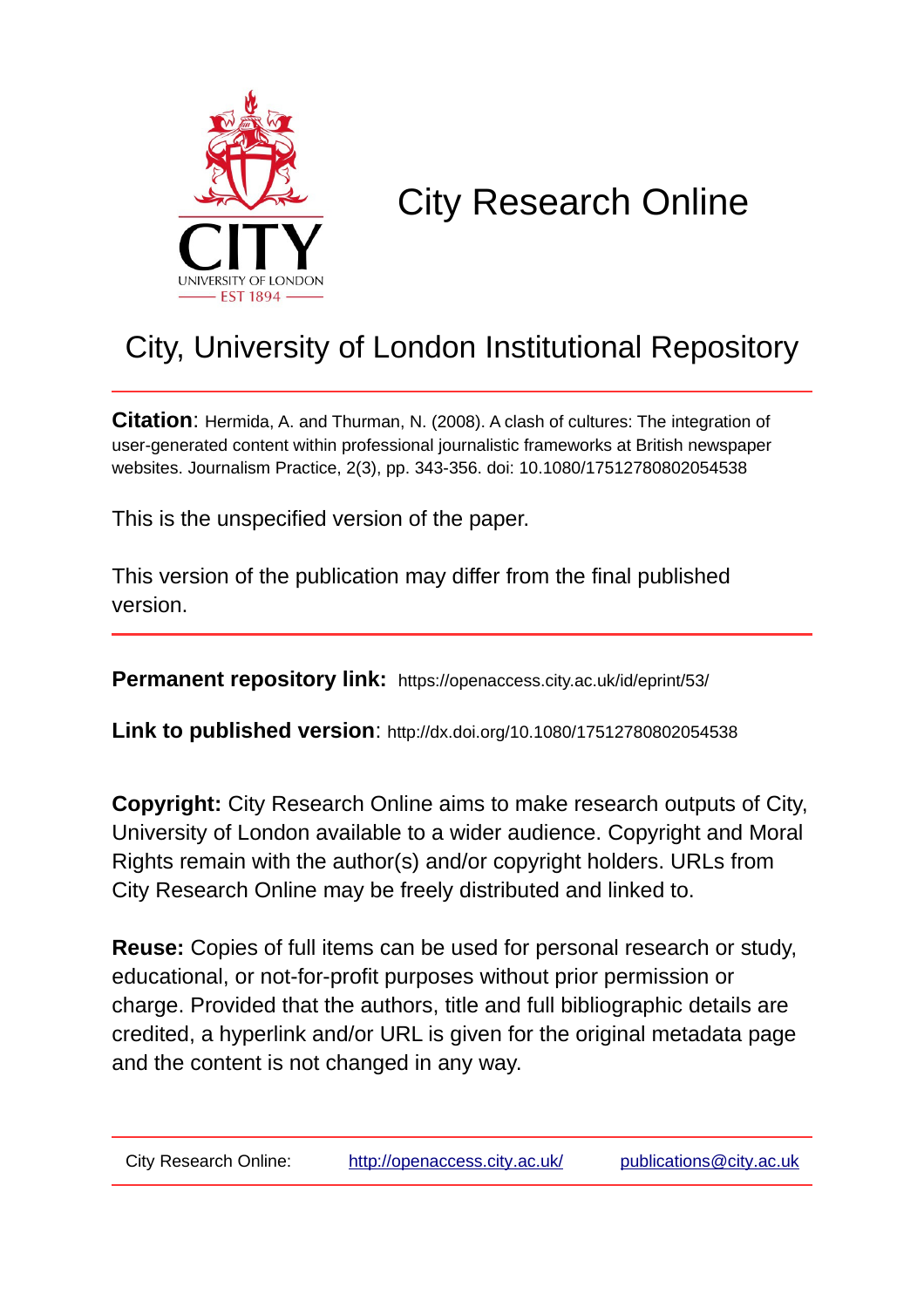# **A CLASH OF CULTURES: The integration of usergenerated content within professional journalistic frameworks at British newspaper websites**

## **Alfred Hermida and Neil Thurman**

#### **Abstract**

This study examines how national UK newspaper websites are integrating user-generated content (UGC). A survey quantifying the adoption of UGC by mainstream news organizations showed a dramatic increase in the opportunities for contributions from readers. In-depth interviews with senior news executives revealed this expansion is taking place despite residual doubts about the editorial and commercial value of material from the public. The study identified a shift towards the use of moderation due to editors' persistent concerns about reputation, trust, and legal liabilities; indicating that UK newspaper websites are adopting a traditional gate-keeping role towards UGC. The findings suggest a gate-keeping approach may offer a model for the integration of UGC, with professional news organisations providing editorial structures to bring different voices into their news reporting, filtering and aggregating UGC in ways they believe to be useful and valuable to their audience. While this research looked at UGC initiatives in the context of the UK newspaper industry, it has broad relevance as professional journalists tend to share a similar set of norms. The British experience offers valuable lessons for news executives making their first forays into this area and for academics studying the field of participatory journalism.

**Keywords:** blogs, British newspaper websites, citizen journalism, online journalism, participatory journalism, user-generated content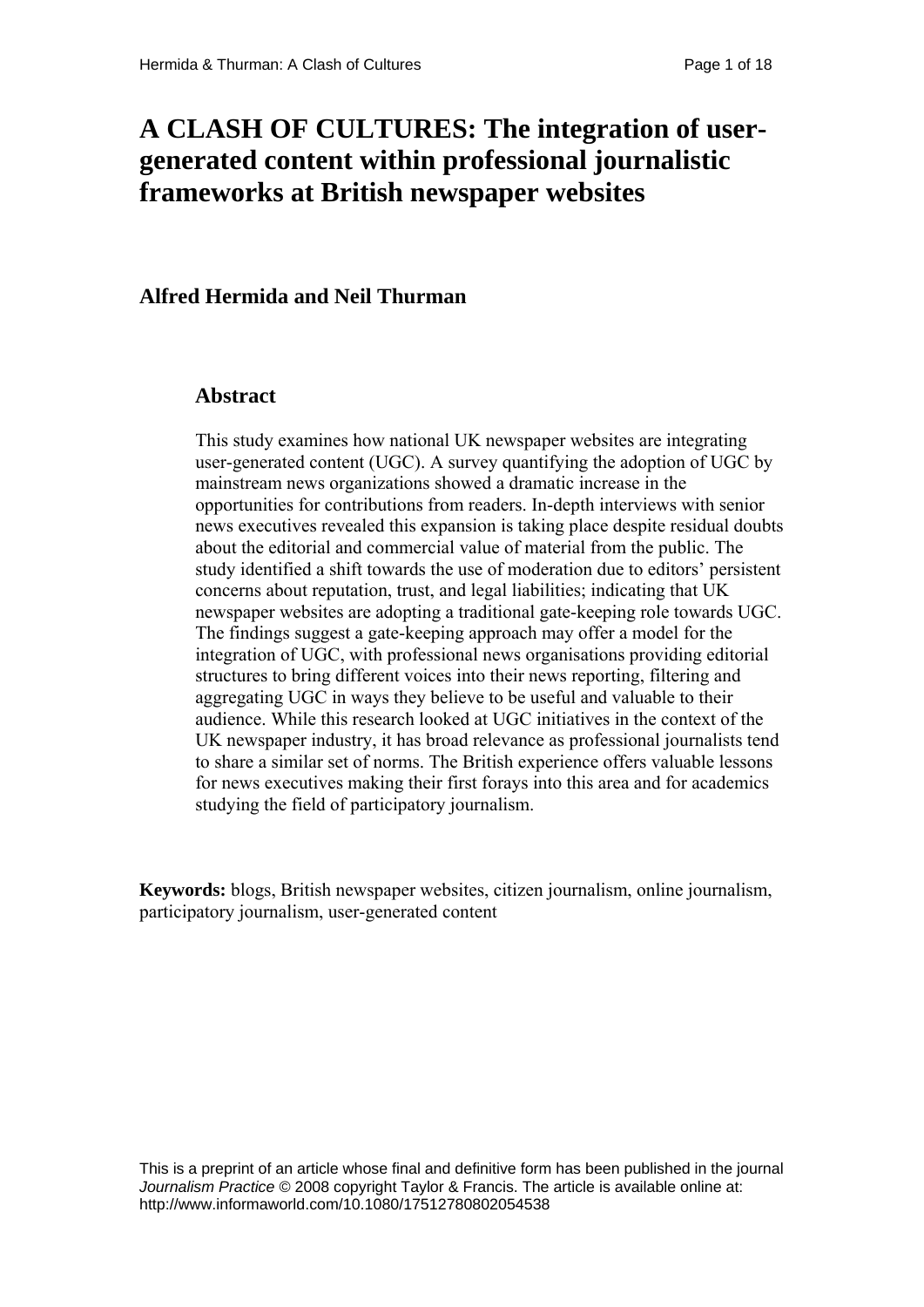#### **Introduction**

The Internet is increasingly being defined by new digital technologies that empower users to develop, create, rate, and distribute Internet content and applications (O'Reilly, 2005). Websites such as YouTube, MySpace, and Wikipedia provide platforms for so-called user-generated content (UGC), where citizens can publish their own comments, photos, videos, and more online. According to Paul Saffo (quoted in: Economist, 2006), in this new media culture the public is no longer a passive consumer of media, but an active participant in the creation of the media landscape.

2006 saw the purchase of MySpace by Rupert Murdoch's News Corporation for US\$580 million and Google's acquisition of YouTube for US\$1.65 billion, leading some commentators to state that UGC was the "paramount cultural buzz phrase of 2006" (Pareles, 2006). Indeed, such quantitative evidence as exists does seem to show that websites based on user participation generate significantly more usage than sites not based on this concept.1

The response of the British public to the July 7 2005 underground and bus bombings in London showed how visitors to online news sites were ready and willing to contribute content. The BBC received 22,000 e-mails & text messages, 300 photos, and several video sequences on the day of the attacks.<sup>2</sup> The dramatic stills and video led BBC TV newscasts—the first time, according to Torin Douglas (2006), that such material had been considered more newsworthy than professional content.

The emergence of online tools that allow for broad participation in the creation and dissemination of content has repercussions for the role of journalists as conveyors of news and information. Gillmor (quoted by Lasica, 2003) argues that "people at the edges of the network have the ability to create their own news entries". UGC may be instigating a fundamental shift in established modes of journalism, undermining the "we write, you read" dogma of modern journalism (Deuze, 2003).

This study seeks to understand how established news organisations in the UK are responding to the emergence of UGC. We examine UGC as a process whereby ordinary people have an opportunity to participate with or contribute to professionally edited publications. It builds on research by Neil Thurman (2008) in 2004–2005 that quantified and analysed the distribution of user-generated content initiatives (UGCIs) at ten leading UK news websites and examined editors' attitudes to citizen journalism and participatory journalism.

In the first section of this study we examine the range of formats used to solicit material from readers, and the progressive adoption of UGC by UK newspaper websites. The second section explores senior news executives' attitudes towards UGC within professional news organisations. We analyse: (1) the reasons behind the adoption of UGC initiatives, (2) its editorial and financial value, and (3) editors' concerns about brand identity and reputation. More widely, our study examines the relationship between professional journalism and amateur content, and how UGC challenges the traditional gate-keeping role of journalists. The study comes as news organisations across the world are experimenting with ways of integrating UGC into professional journalistic models.<sup>3</sup>

#### **Methodology**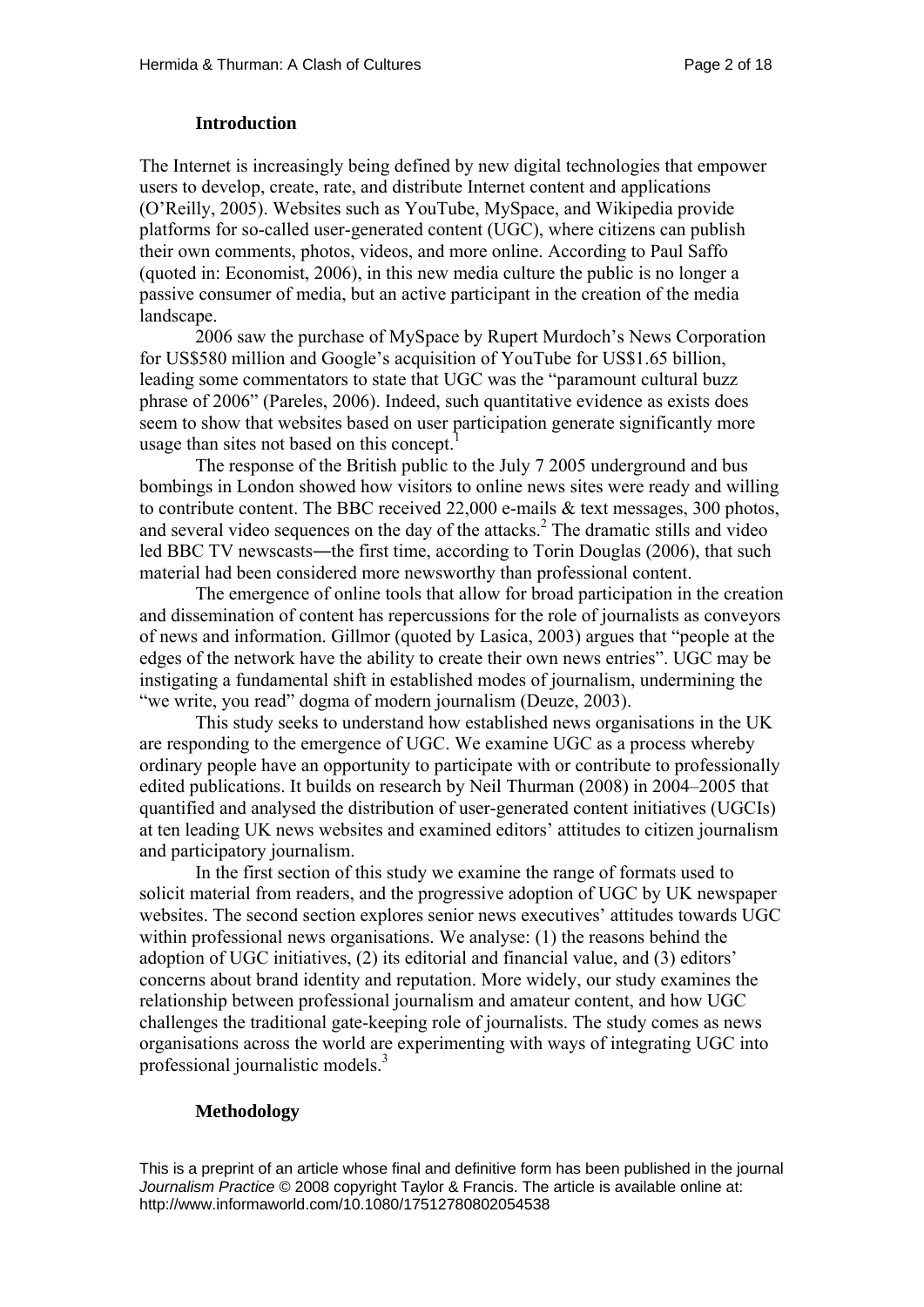A combination of an online survey and in-depth interviews were used to examine the adoption of UGC by UK news organisations and to investigate the internal debates taking place in newsrooms over the publication of user media. The study focuses on the online experiences of the leading national newspapers in the UK, and, therefore, does not include the BBC, which is a publicly funded national broadcaster.

A survey was undertaken in November 2006 to measure the adoption of usergenerated content initiatives (UGCIs) by 12 UK newspaper websites. The websites were studied over a period of 48 hours and visited a number of times at random during the day. For the assessment of the UGC functionality of each site, the unit of analysis was a web page. All sections of the websites studied were examined to see if they contained any UGCIs.

The interviews were semi-structured and did not set out to test any specific propositions. Instead the authors set out to investigate attitudes to user media, with use of prompts and follow up questions (McCracken, 1988). The following news executives were interviewed:

- Richard Avery—Internet Development Controller, Northern and Shell.
- Peter Bale—Editorial Director, Times Online.
- Alistair Brown—General Manager, Scotsman.com.
- Richard Burton—Editor, Telegraph.co.uk.
- James Montgomery—Editor, FT.com.
- Pete Picton—Editor, TheSun.co.uk.
- Steve Purcell—Editor, Mirror.co.uk.
- Alan Revell—COO, Associated Northcliffe Digital.
- Annelies Van den Belt—New Media Director, Telegraph Group.
- Simon Waldman—Director, Digital Publishing, Guardian.co.uk.
- Richard Withey—New Media Strategies, Independent Digital.

 The participants were selected as representatives of a particular position in the social system in question (Lindlof, 1995): in this case as very senior editors and managers at the most popular newspaper websites in the UK. As such the findings have relevance to other established news organisations seeking to integrate UGC into their products and services, because journalism professionals tend to have a common set of norms and values (Weaver, 1998). While the number of participants in a typical qualitative research study is too small to be representative of the general population, the number of interviewees in this study exceeds the quantity that McCracken (1988) believes is sufficient for qualitative research based on in-depth interviews. A modified version of the issue-focused method recommended by Weiss (1994) was used to analyse verbatim transcripts of the interviews.

#### **(I) Findings**

#### *New Formats Introduced*

The website analysis identified nine generic formats used to encourage contributions from the public: 'Polls', 'Messageboards', 'Have your says', 'Comments on stories', 'Q&As', 'Blogs', 'Reader blogs', 'Your media', and 'Your story' (see: Thurman, 2008).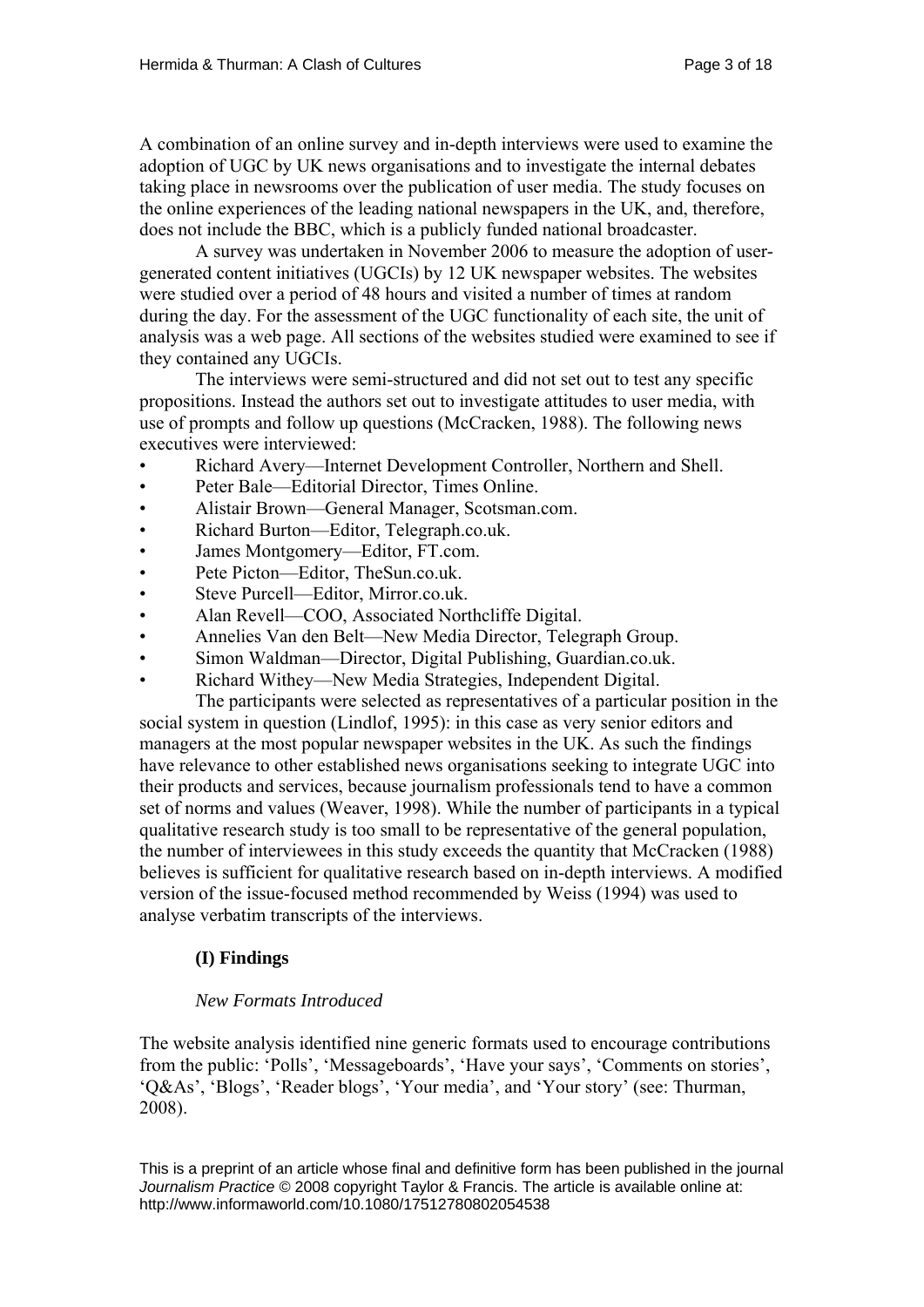'Polls' are defined as topical questions where readers are asked to make a multiple choice or binary response. They provide instant and quantifiable feedback to readers and are easy to set up and run automatically, being inexpensive and risk-free. But they offer very limited interaction: restricted to 'yes' or 'no' answers, or a multiple-choice response.

'Messageboards' are areas that allow readers to engage in threaded online conversations or debates on topics often initiated by readers. They are usually reactively moderated.<sup>4</sup> They are structured so that users can reply to any of the posts rather than just the original one. The discussions remain open for weeks or months.

 'Have your says' resemble 'Messageboards' but with significant differences. These are areas where journalists post topical questions to which readers send written replies. A selection is made, edited, and published by journalists, with the submissions either fully or reactively moderated. 'Have your says' usually remain open for a limited number of days. This format has proved popular with readers.<sup>5</sup>

The 'Comments on stories' format allows readers to submit their views on a story. These comments are usually submitted using a form at the bottom of an article. This format may or may not require a reader to register with a news site.

'Q&As' are interviews with journalists and/or invited guests, with questions submitted by readers. By their very nature, 'Q&As' are moderated. But since they are usually webcast in audio or video, or transcribed, as live, they offer a sense of interactivity and immediacy.

'Blogs' are a relatively new addition to news websites in the UK. These have posts laid out in reverse chronological order and most allow readers to comment on the entries. Blogs are explicitly authored by one or more individuals, often associated with a set of interests or opinions, and can include links to external websites.

 'Reader blogs' are a new format launched in 2006 by the website of the UK's best-selling daily newspaper, *The Sun*. *TheSun.co.uk* allows readers to create a blog and have it hosted on the news organisation's web servers.

'Your media' are galleries of photographs, video and other media submitted by readers and vetted by journalists. 'Your stories' are sections where readers are asked to send in stories that matter to them. These then are edited by journalists for publication on the website.

#### *Opportunities for Reader Participation*

The survey of 12 UK newspaper websites conducted in November 2006 revealed that only one, *Independent.co.uk*, was not providing any tools for reader participation. The results showed wide variation in the opportunities users have to contribute to the professionally edited publications studied. Three sites, *Guardian.co.uk*, *TheSun.co.uk*, and *Scotsman.co.uk* required users to register in order to participate. There were also variations in the use of moderation, with most of the sites  $(n=8)$  exercising a high degree of control on contributions by fully moderating content.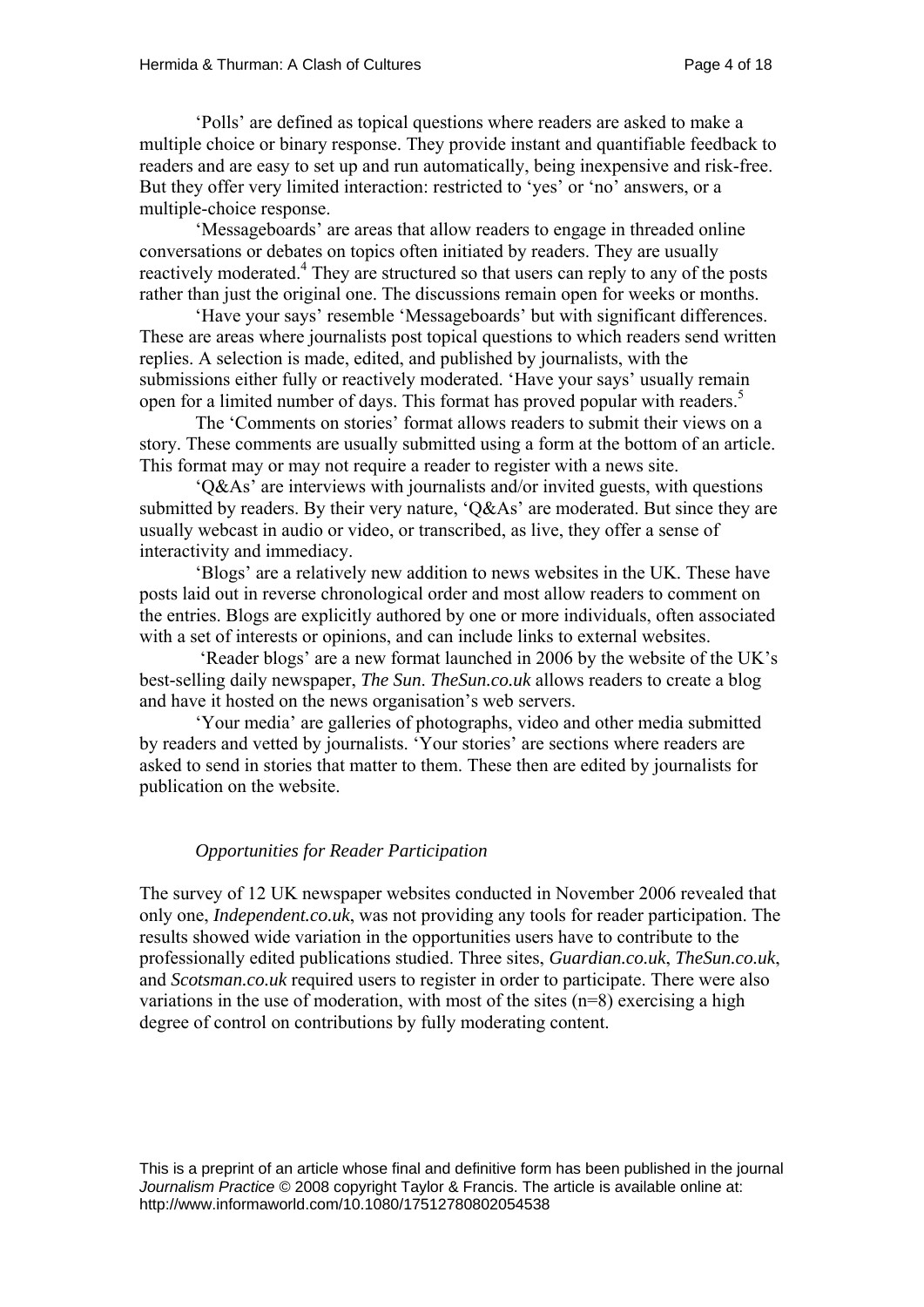|                    |              |                | <b>Have</b> |                 |      |              |               |       |       |
|--------------------|--------------|----------------|-------------|-----------------|------|--------------|---------------|-------|-------|
|                    |              | <b>Message</b> | Your        | <b>Comments</b> |      |              | <b>Reader</b> | Your  | Your  |
| <b>News sites</b>  | <b>Polls</b> | boards         | says        | on stories      | Q&As | <b>Blogs</b> | blogs         | media | story |
| DailyExpress.co.uk |              |                | X           |                 |      | X            |               |       |       |
| DailyMail.co.uk    | X            | X              |             | $X^*$           | X    | $X^*$        |               |       |       |
| DailyStar.co.uk    |              |                | X           |                 |      | X            |               |       |       |
| FT.com             | X            | X              |             |                 | X    |              |               |       |       |
| Guardian.co.uk     |              | X              |             | $X^*$           | X    | $X^*$        |               |       |       |
| Independent.co.uk  |              |                |             |                 |      |              |               |       |       |
| Mirror.co.uk       | X            | X              |             |                 |      | X            |               |       |       |
| Telegraph.co.uk    | X            | X              | $X^*$       | $X^*$           |      | $X^*$        |               | X     |       |
| TheSun.co.uk       |              | $X^*$          | $X^*$       |                 | X    | $X^*$        | $X^*$         | X     |       |
| TheTimes.co.uk     | $X^*$        |                | X           | X               | X    | $X^*$        |               |       | X†    |
| ThisisLondon.co.uk |              | X              |             | $X^*$           |      | $X^*$        |               |       |       |
| Scotsman.com       |              |                |             | $X^*$           |      | $X^*$        |               | X     | $X^*$ |

#### **TABLE 1: User-generated content initiatives at a selection of British newspaper websites, November 2006**

\* New since April 2005. Three websites, *DailyExpress.co.uk*, *DailyStar.co.uk*, and

*Mirror.co.uk* were not included in the previous survey by Thurman (2008).

† Platform to showcase readers' travel stories.

Our study revealed substantial growth in the opportunities for readers to contribute compared to the analysis by Thurman (2008) in April 2005 (see Table 1). In particular, we identified significant growth in three formats: 'Blogs', 'Comments on stories', and 'Have your says'. The number of blogs jumped from seven to 118 in the 18 months from April 2005 to November 2006 (see Table 2), although there were wide variations in the nature of the blogs and how often they were updated. The largest increase was seen at *Telegraph.co.uk*, which introduced 37 blogs; and at *Times.co.uk*, which created 39 blogs. *TheSun.co.uk* also introduced blogs for readers, with comments enabled.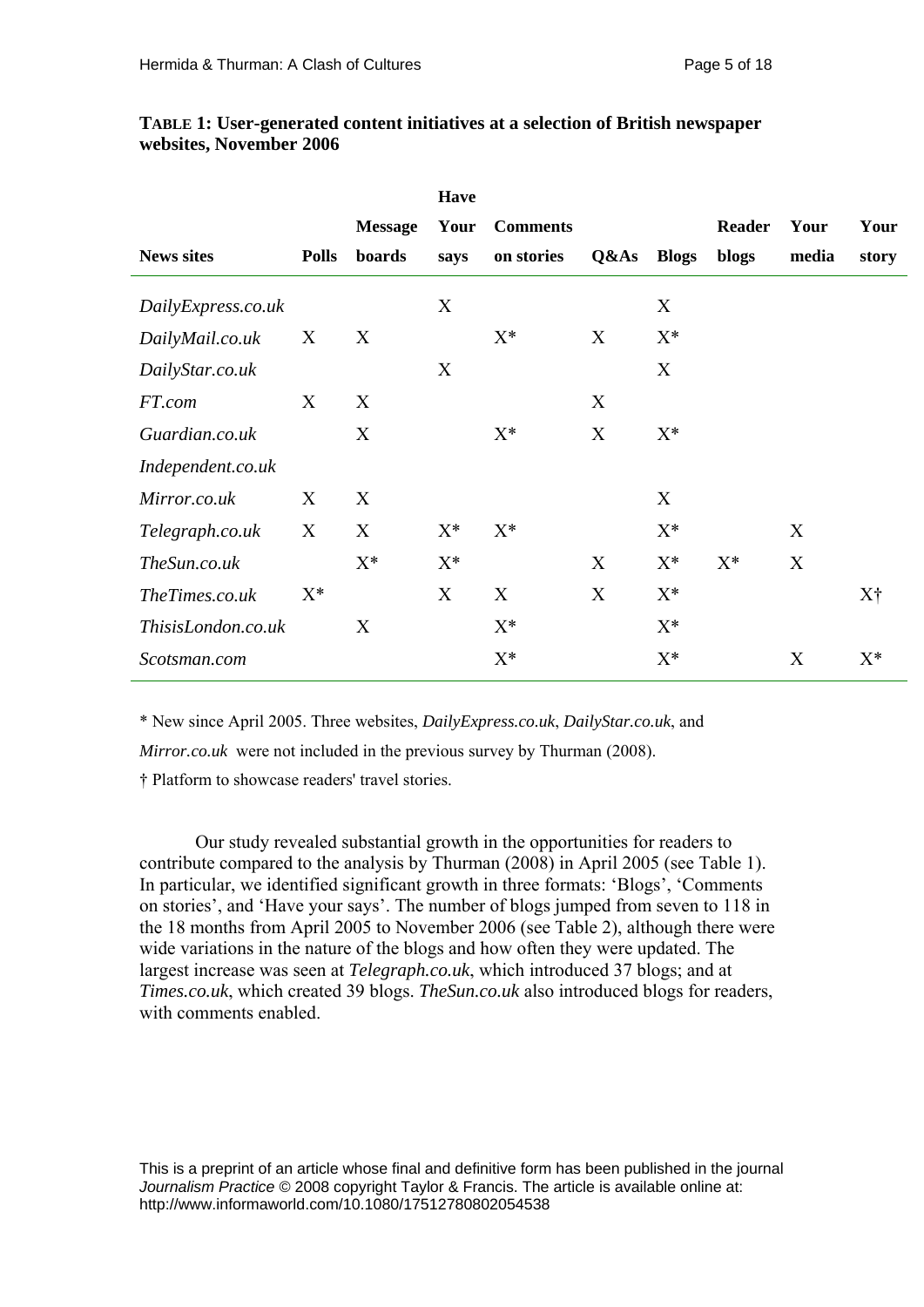# **TABLE 2: Progressive adoption of blogs at a selection of British newspaper**

### **websites**

|                    |              | April 2005  |                   | November 2006<br><b>Comment</b> |                   |                 |  |
|--------------------|--------------|-------------|-------------------|---------------------------------|-------------------|-----------------|--|
|                    |              |             | <b>Comment</b>    |                                 |                   |                 |  |
|                    |              |             | <b>Moderation</b> |                                 | <b>Moderation</b> |                 |  |
| <b>News site</b>   | <b>Blogs</b> | Full        | <b>Reactive</b>   | <b>Blogs</b>                    | <b>Full</b>       | <b>Reactive</b> |  |
| DailyExpress.co.uk |              |             |                   | $\mathbf{1}$                    | $\mathbf X$       |                 |  |
| DailyMail.co.uk    |              |             |                   | $\overline{7}$                  | $\mathbf X$       |                 |  |
| DailyStar.co.uk    |              |             |                   | $\overline{2}$                  | $\mathbf X$       |                 |  |
| FT.com             |              |             |                   |                                 |                   |                 |  |
| Guardian.co.uk     | 6            |             | $\mathbf X$       | 12                              |                   | $\mathbf X$     |  |
| Independent.co.uk  |              |             |                   |                                 |                   |                 |  |
| Mirror.co.uk       |              |             |                   | $2 *$                           |                   |                 |  |
| Telegraph.co.uk    |              |             |                   | 37                              | $\mathbf X$       |                 |  |
| TheSun.co.uk       |              |             |                   | $12 *$                          |                   |                 |  |
| TheTimes.co.uk     |              |             |                   | 39                              | $\mathbf X$       |                 |  |
| ThisisLondon.co.uk |              |             |                   | 5                               | $\mathbf X$       |                 |  |
| Scotsman.com       | $\mathbf{1}$ | $\mathbf X$ |                   | $\mathbbm{1}$                   | $\mathbf X$       |                 |  |
| <b>TOTAL</b>       | 7            |             |                   | 118                             |                   |                 |  |

\* Comments not allowed.

Most of the newspaper blogs allowed comments, though they were almost all vetted by journalists before publication. Only one site, *Guardian.co.uk*, allowed users to post comments directly to a blog, but readers had to register and confirm their email address first.

 The 'Comment on stories' format also saw rapid expansion in the 18-month period between surveys (see Table 3). The number of UK publications adopting this feature rose from one to six. Two-thirds of the sites were moderating comments, while those that did not required registration.

'Have your say' sections grew more slowly than 'Comments on stories' (see Table 3). The number of UK newspaper websites using this format rose from three to five. Four of these were fully moderated, with only *TheSun.co.uk* adopting the use of registration and reactive moderation.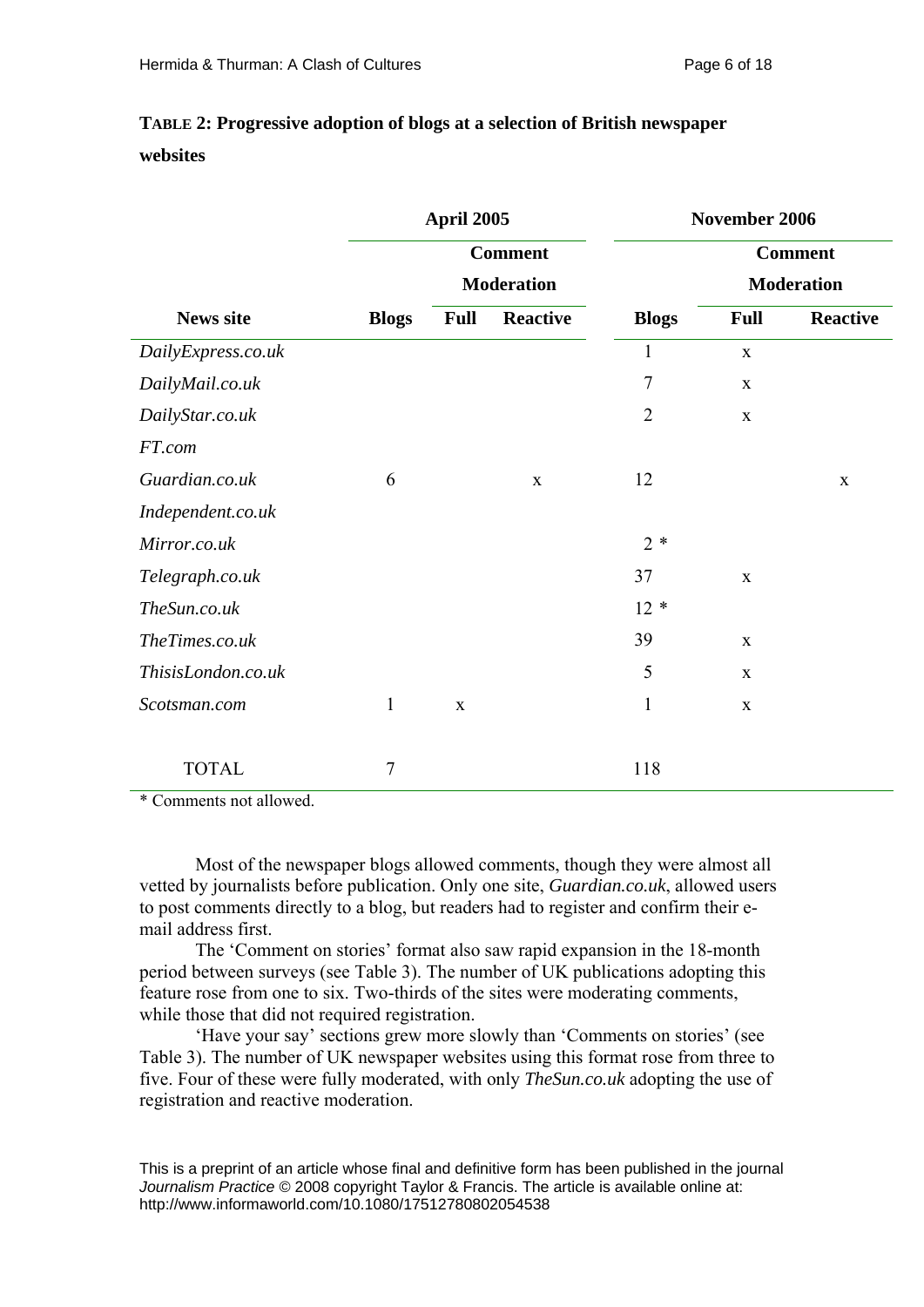|                    |                | April 2005      |                   | November 2006 |                |                      |                              |                      |
|--------------------|----------------|-----------------|-------------------|---------------|----------------|----------------------|------------------------------|----------------------|
|                    |                |                 | <b>Comment on</b> |               |                |                      | <b>Comment on</b><br>stories |                      |
|                    | Have your says |                 | stories           |               | Have your says |                      |                              |                      |
| <b>News site</b>   | Full           | <b>Reactive</b> | Full              | Reactive      |                | <b>Full Reactive</b> |                              | <b>Full Reactive</b> |
| Dailyexpress.co.uk |                |                 |                   |               | X              |                      |                              |                      |
| Dailymail.co.uk    |                |                 |                   |               |                |                      | X                            |                      |
| Dailystar.co.uk    |                |                 |                   |               | X              |                      |                              |                      |
| FT.com             |                |                 |                   |               |                |                      |                              |                      |
| Guardian.co.uk     |                |                 |                   |               |                |                      |                              | $X^*$                |
| Independent.co.uk  |                |                 |                   |               |                |                      |                              |                      |
| Mirror.co.uk       |                |                 |                   |               |                |                      |                              |                      |
| Telegraph.co.uk    | X              |                 |                   |               | X              |                      | X                            |                      |
| TheSun.co.uk       | X              |                 |                   |               |                | $X^*$                |                              |                      |
| TheTimes.co.uk     | X              |                 | X                 |               | X              |                      | X                            |                      |
| ThisisLondon.co.uk |                |                 |                   |               |                |                      | X                            |                      |
| Scotsman.co.uk     |                |                 |                   |               |                |                      |                              | $X^*$                |

**TABLE 3: Progressive adoption of 'Have your says' and 'Comment on stories' at a selection of British newspaper websites**

**Note**: 'Full' and 'Reactive' refers to the type of moderation employed.

**\* Registration required**

#### **(II) Attitudes to User-Generated Content**

#### *The Fear of Marginalisation*

The interviews with senior news executives revealed some of the factors that influence editorial attitudes towards audience participation. Our findings suggest that the growth identified in the survey is partly the result of editors' and executives' fear of being marginalised by user media. Richard Burton (2006), editor of *Telegraph.co.uk*, suggested that "the idea of becoming a forum for debate was an area that newspapers had to get into, otherwise they'd get left behind". Richard Withey of *Independent.co.uk* suggested user media is a "phenomenon you can't ignore", even though the newspaper group he represented did not provide platforms for participation:

The whole idea of the newspaper proprietor and his editors telling people what was going on in the world and the world neatly reading that … that self-perpetuating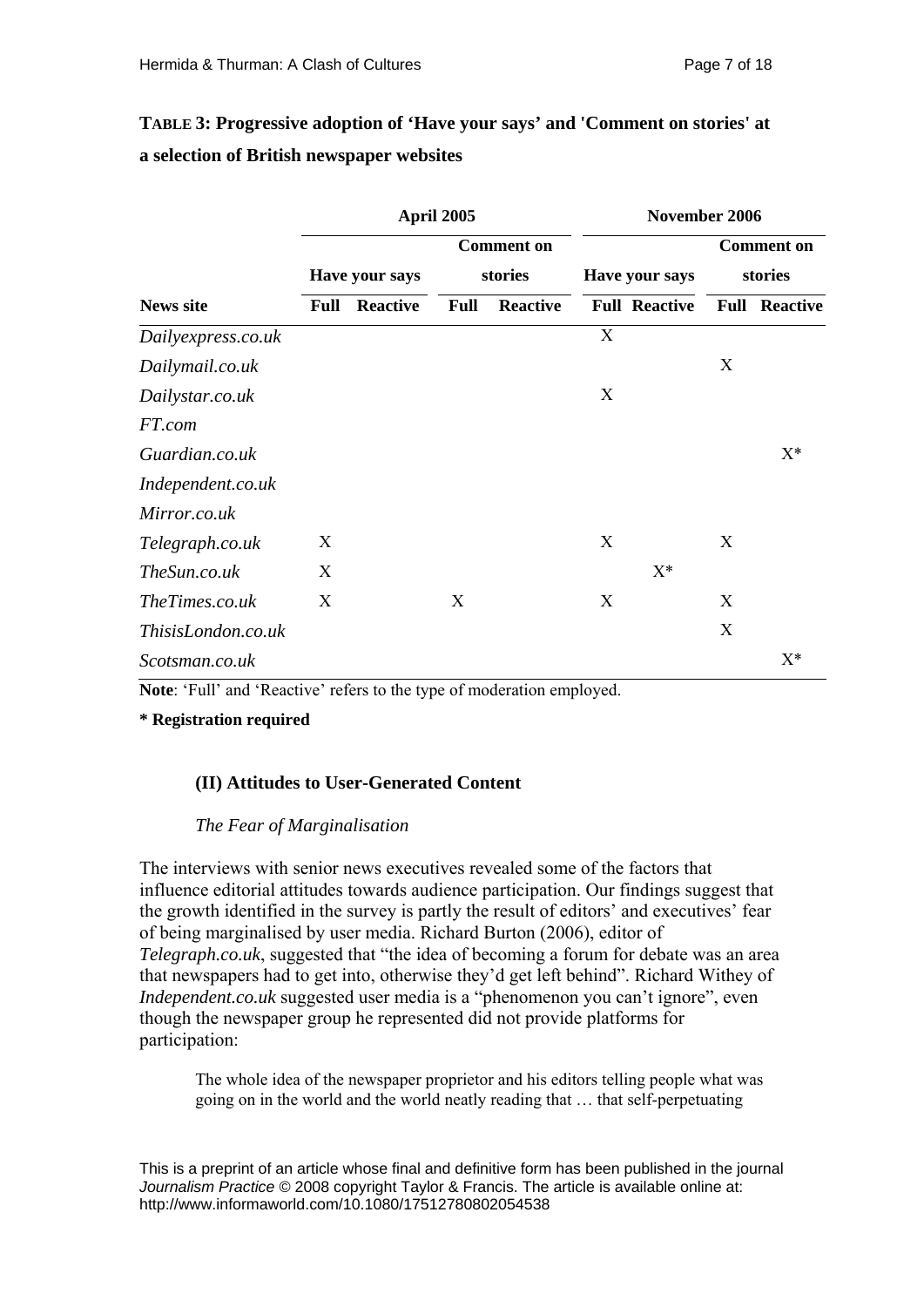oligarchy has been broken down very rapidly, and user-generated content now forms quite a big part of national newspaper websites (Withey, 2006).

As editors jumped on board because of the perceived need to offer greater levels of interactivity with readers, they acknowledged that they were "latecomers to the party" (Burton, 2006) and that newspapers need to be in the business of interactivity. Alan Revell (2006) of Associated Newspapers said:

We firmly believe in the great conversation. These businesses are about interactivity and it's about it being a two-way street and people joining the conversation rather than being lectured to or talked to. They do want to respond, not all of them, but people do want the ability to respond instantly and contribute and add.

#### *Retaining Staff*

The widespread adoption of blogs—a common vehicle for initiating the conversation with readers—at mainstream newspaper sites cannot be attributed solely to editors' fear of marginalisation. Interviews showed that news executives were also motivated by a desire to retain control of journalists who may have otherwise created their own blogs. At *TimesOnline.co.uk*, leading *Times'* and *Sunday Times'* correspondents were offered blogs as an attempt to "give them a piece of property on the internet themselves, within our site" (Bale, 2006). At *Telegraph.co.uk*, blogs were first offered to foreign correspondents, as these were the journalists "most frustrated about not having their articles published in the paper" (Van den Belt, 2006). Blogs also allow journalists to target a different audience, perhaps one they are more comfortable with, as this quote from the editor of *Mirror.co.uk* shows: "Our science editor is keen to take a blog because he can address an audience in a way which he feels more comfortable with rather than having to dress everything up as a tabloid idea" (Purcell,  $2006$ <sup>6</sup>

#### *Evolving Attitudes*

While UK news sites have added UGCI features, there remained some concern (see: Thurman, 2008) that the trend has been over-hyped (Purcell, 2006). Editors tended to view these initiatives as complementary to professional journalism, rather than replacing it. There was a common view that "a good story will beat anything", as Pete Picton (2006) of *TheSun.co.uk* put it, implying the superiority of professionally produced content to that from readers. Steve Purcell (2006) also argued that "there's no substitute for a good story" and estimated that a story would receive "ten times" the amount of hits "than the comments attached to it". Nevertheless he did agree that it was "still valid to give that feedback area."

There has however been a shift in attitudes to UGC since Thurman's study. In 2004 some editors described blogs as "extremely dull", "mediocre" or of "very marginal interest" (Thurman, 2008). Our research showed a recognition by editors that they may have been too dismissive of blogging and that journalists appreciated the "extra flexibility that the dialogue with readers have given them" (Bale, 2006). There was an acknowledgement that a newspaper's audience can be "very knowledgeable about certain areas", as the editor of *FT.com* described his readers,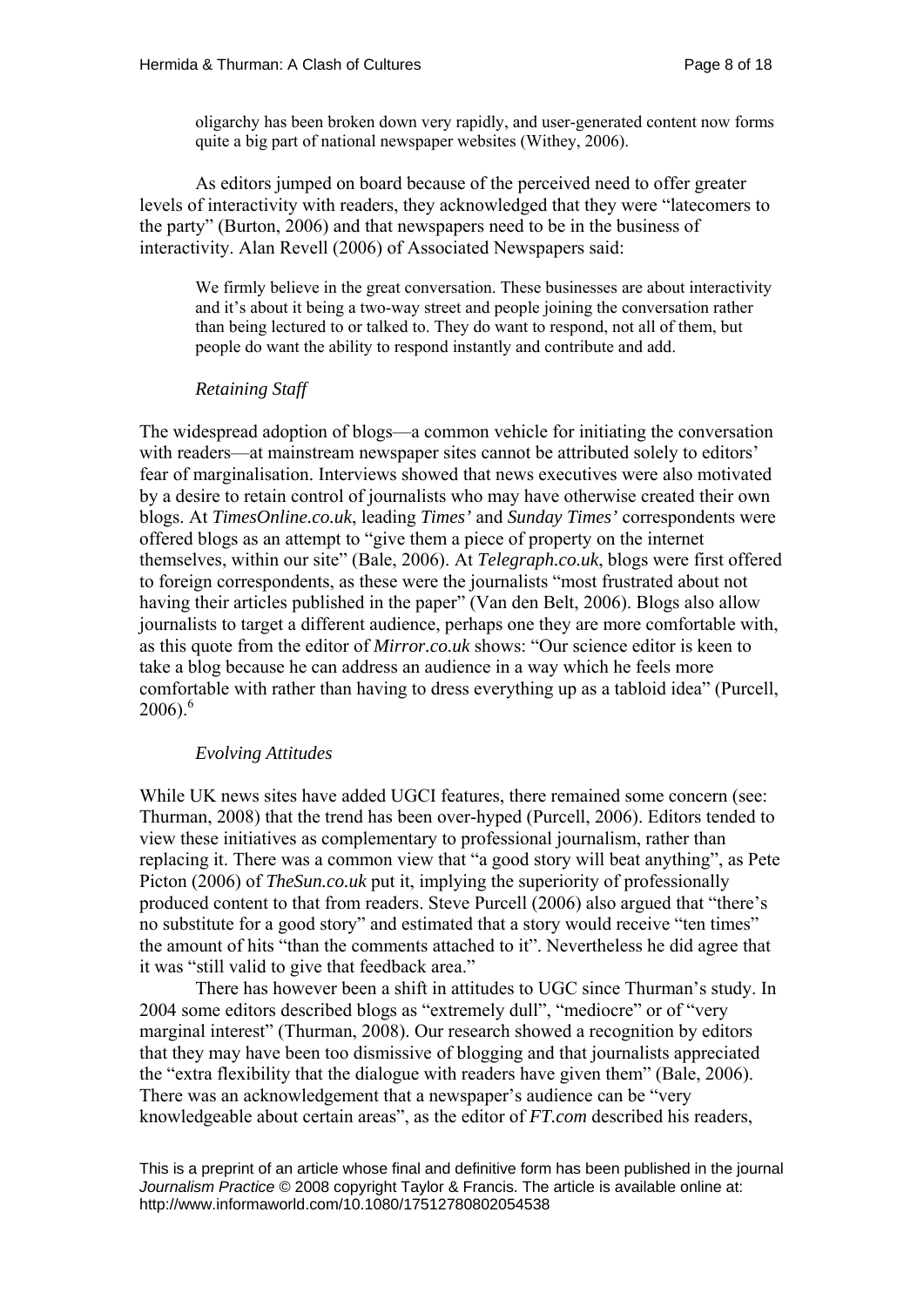adding that he was "very interested in unlocking that information". The *FT.com* was debating how best to tap into the knowledge of its readers. Montgomery (2006) suggested the newspaper was considering creating "niches" online to provide space for like-minded readers to discuss a topic, rather than "talking across a broad canvas."

Questions remained however over the role of blogs within established news organisation. While endorsing blogs, Burton (2006) expressed reservations about the long-term value of blogs to *Telegraph.co.uk*, reflecting general concerns about how blogging fits within a traditional journalistic framework. Burton described blogs as "massively overrated" and as "a bit of fun".

#### **Shift to Gate-Keeping**

#### *Protecting the Brand*

Our study found that news professionals were still working out whether and how to integrate user participation within existing norms and practices. The potential that UGC has to damage a newspaper's brand remained a prevailing concern among some editors. The idea of publishing a comment without checking it first was described as "very dangerous" (Avery, 2006), while Bale (2006) said that not to moderate content would be an inappropriate brand risk.

*The Scotsman* was among the few UK newspapers that allowed readers to post comments to its website without moderation. The general manager described this as a "work in progress", deciding at an article level whether comments should be pre or post moderated. The site attempted to mitigate risk by requiring all users to register and by avoiding allowing unmoderated posts on contentious subject matters. Brown (2006) said *Scotsman.com* was "from an editorial perspective, quite careful about where we enable post-moderation".

One approach adopted by *The Sun* newspaper has been to create different areas online for professionally produced content and for user media. In October 2006, *TheSun.co.uk* launched a second site—*MySun.co.uk*—that allowed readers to start a blog and contribute stories, pictures, and comments on breaking news. This site is editorially separate from the news site, making a distinction between professional and amateur content. Picton (2006) said *TheSun.co.uk* wanted to "encompass both spectrums" by "providing people with the ability to put their own personal journal out there". *The Sun*'s main competitor in the tabloid marketplace, *The Mirror*, was adopting a different approach, and questioned the value of allowing every reader to have a platform. Instead Purcell (2006) suggested the newspaper may run a competition offering readers the chance to be a *Mirror* blogger, "and out of that, we'll select those who actually can write and have something to say."

#### *Controlling the Conversation*

Our research found widespread moderation of UGC by UK newspaper websites. Bale stressed that, as an organisation, *The Times* wanted to use a lot of UGC but "it's got to be the right user-generated content and it's got to fit with our brands". Editors tended to want UGC that provided content that met their understanding of their readers' expectations, both online and potentially offline: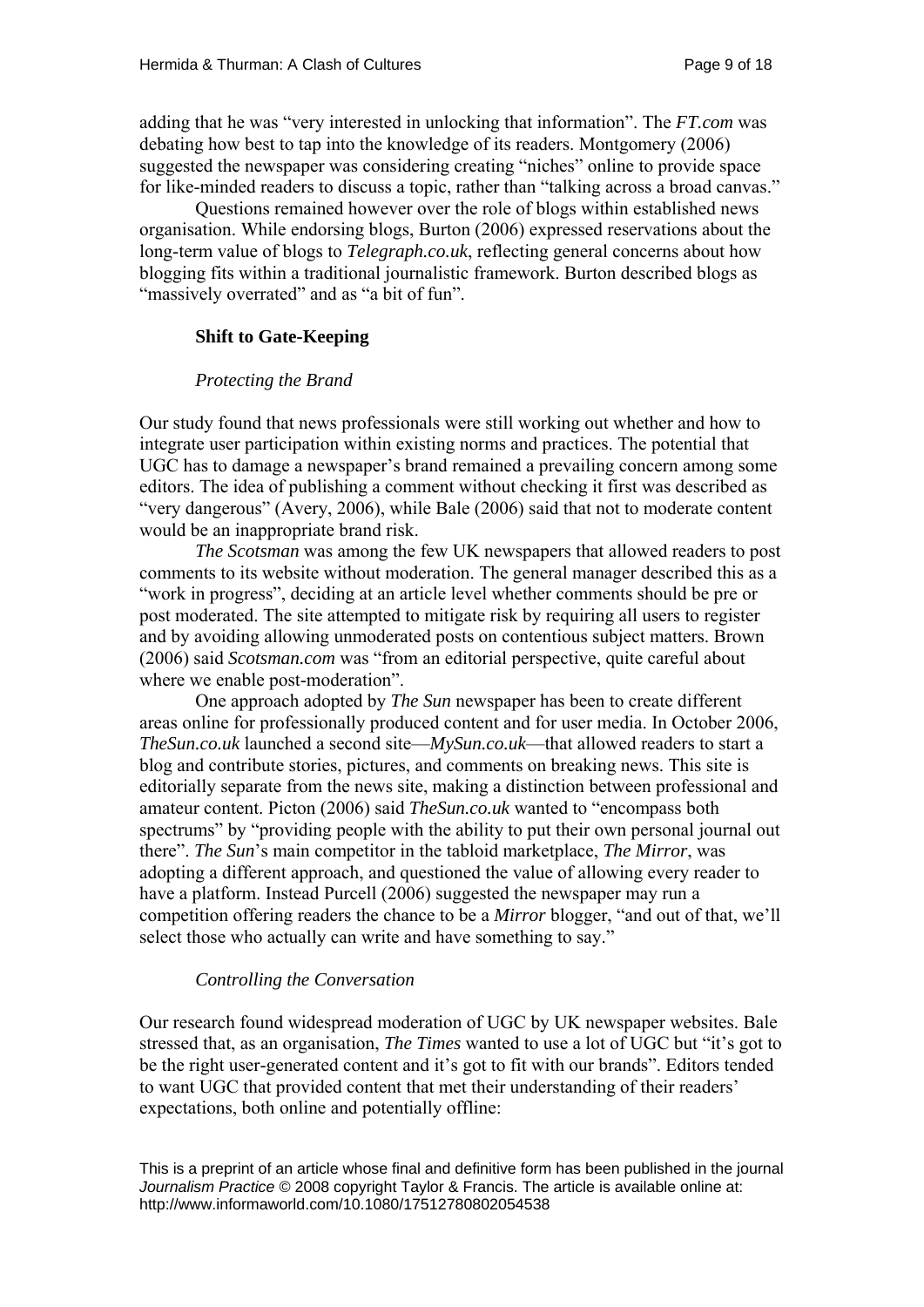In this world where many people feel that they've got something to say, to comment and be heard, we still want to give our *Telegraph* audience the best and therefore we need moderation ... What's the percentage of our readers who have time to read through 15,000 comments on any particular article? It's our job to display the most interesting ones. What we see more and more happening now on a particular topic is that we take the best and publish it in the newspaper the next day (Van den Belt, 2006).

Editors tended to view moderation in terms of the traditional gate-keeping role of journalists. This was considered to be one way of offering value to the audience:

We are an organisation that filters all the news and then compresses it. We do that partly because we serve a busy audience who don't have much time to read the paper, who don't have that much time to read the website, and they look to us to have done the filtering and the compression for them (Montgomery, 2006).

The notion of moderating UGC so that it fitted in with the identity of a newspaper came across in many of the interviews. Editors expressed apprehension at the "grey area" of the law as it relates to online content (Purcell, 2006), with newspaper lawyers themselves unsure on certain areas of the law:

The law's so unclear about who's published what, because there isn't really any case law yet. In my role as new media director both here and in my previous organisation, I've taken advice from very senior law groups who've not been clear about who publishes what and what your culpability is. Therefore moderation has to be the way forward for a group that has anything to protect (Withey 2006).<sup>7</sup>

#### *The Cost of Control and the Role of Technology*

The gate-keeping model has cost and resource implications that have impacted on UGCIs. Moderation is "a real pain, it's a real chore" Steve Purcell (2006) editor of *Mirror.co.uk* told us. He described a messageboard about Princess Diana they had hosted as "hugely successful", but explained how it was "invaded with abusers, and just ploughing through the number of messages every day became more effort than it was worth".

Newspapers are caught in a bind: the burden increases as the participation of users rises. Waldman (2006) said moderation becomes more difficult as blogs and other areas encouraging interactivity with the audience become more popular. He said that *Guardian.co.uk* had received so many comments on its World Cup blog that "it was almost too much". The experience has led Waldman to start looking at traffic calming techniques.

Technology is seen as one way of alleviating a laborious and time-consuming process. The volume of comments received by the *BBC News* website has resulted in the investment in software to process and publish content, enabling journalists to scan e-mails and publish them with a click of a button.<sup>8</sup> This technology still requires a team of journalists to moderate comments, which may be why *The Guardian* talked about potentially outsourcing the management of its comment areas (Waldman, 2006).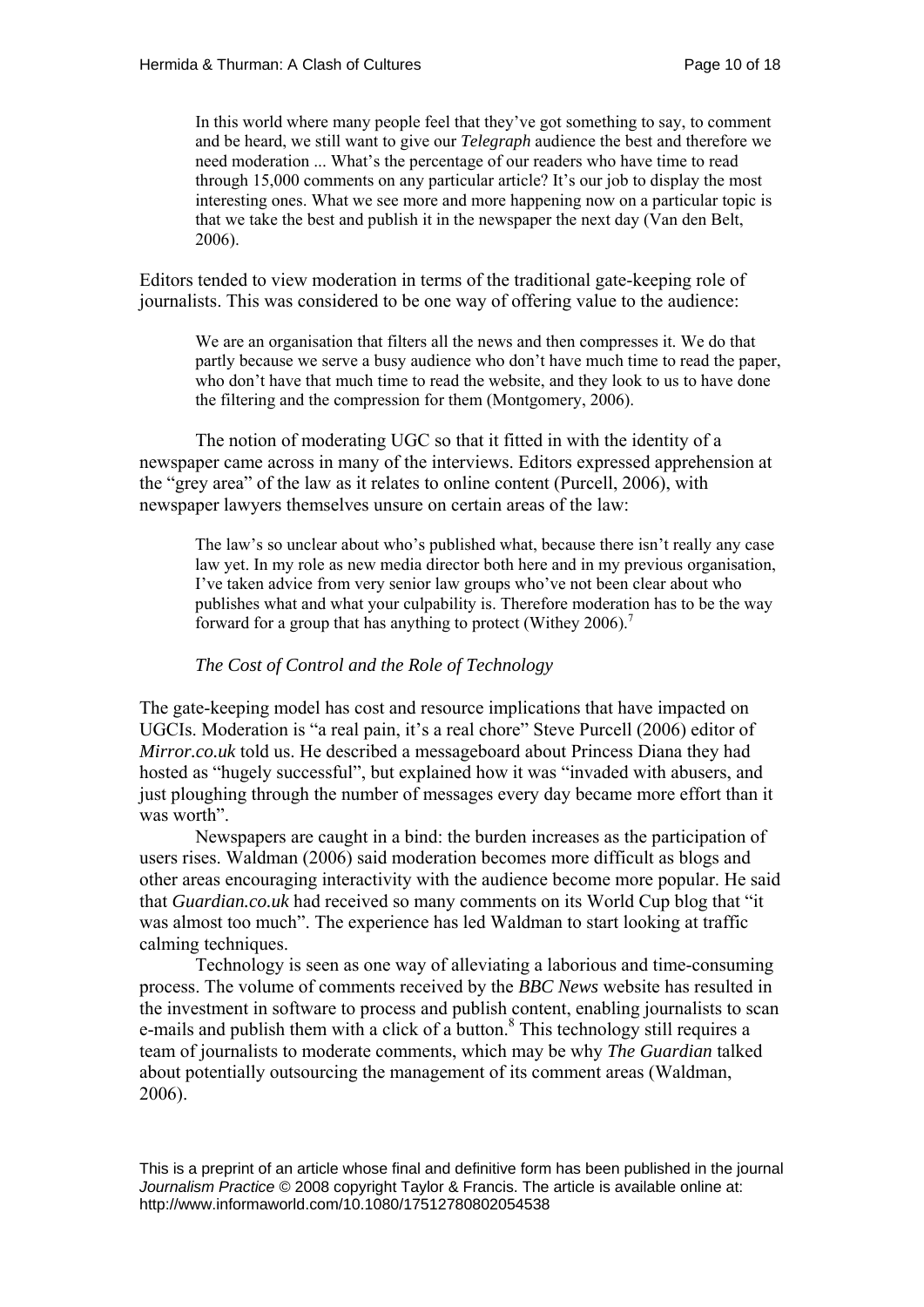#### **Defining the Value of User Participation**

#### *The Cost-Benefit Analysis*

Our research found that news organisations were struggling to balance the resources needed to control—editorially—UGCIs with the commercial potential of user media. The cost of these operations is one of the reasons smaller news organisations like *Independent.co.uk* had no mechanisms for audience participation. Richard Withey (2006) of *Independent.co.uk* expressed concern that the need for moderation would drain resources away from what he called the good side of the newspaper model, meaning journalists researching and validating stories.

 There remained a concern over the lack of a model to monetise these initiatives (see: Thurman, 2008). The editorial director of *TheTimes.co.uk* saw commercial potential in delivering niche audiences to advertisers. Peter Bale (2006) gave the example of a travel section, rich with UGC from a "good and interesting demographic", which could offer a "very compelling proposition" for advertisers. But this was counterbalanced by a fear among editors that UGCIs were or could become what Waldman (2006) called "self-contained playgrounds", catering to a niche audience of limited value to an advertiser. Purcell (2006) mentioned this as a concern he had about the forums of *Mirrror.co.uk*, which "attract the same people all the time".

UGC offers some value to professional journalists as a source for stories. *TheSun.co.uk* was getting three or four stories each week from readers (Picton, 2006). In this case, editors value UGC as a digital form of newsgathering, rather than as a way of allowing readers to express themselves:

With user-generated content, people see it often in terms of what users write but quite often for us, it's in terms of the stories they bring. And users were doing this prior to the web. They were ringing newsdesks with stories. It's just a lot easier to do it online now. (Picton, 2006).

Although reader contributions can lead to stories, there was some doubt about whether this justified the cost of UGCIs. Burton (2006) acknowledged that at times a reader's comment might be passed on to the newsdesk, but disputed it justified the expenditure on UGCIs. He said this was "just a complete and utter journalistic byproduct".

#### *Levels of Participation*

Our interviews revealed that editors doubted whether a large proportion of readers wanted to contribute. Withey (2006) argued "most people like to consume media as opposed to take part in it". Quantitative data supports these views. Earlier research showed that although the *BBC News* website receives thousands of user comments on many 'Have your says', these contributions often come from just 0.05 per cent of the site's daily unique audience (Thurman, 2008).

For some editors, the number of people who contribute does not necessarily matter as a small number can still make a UGC forum "worthwhile" (Revell, 2006). *The Guardian* estimated that only 1 to 5 per cent of readers contribute. But Waldman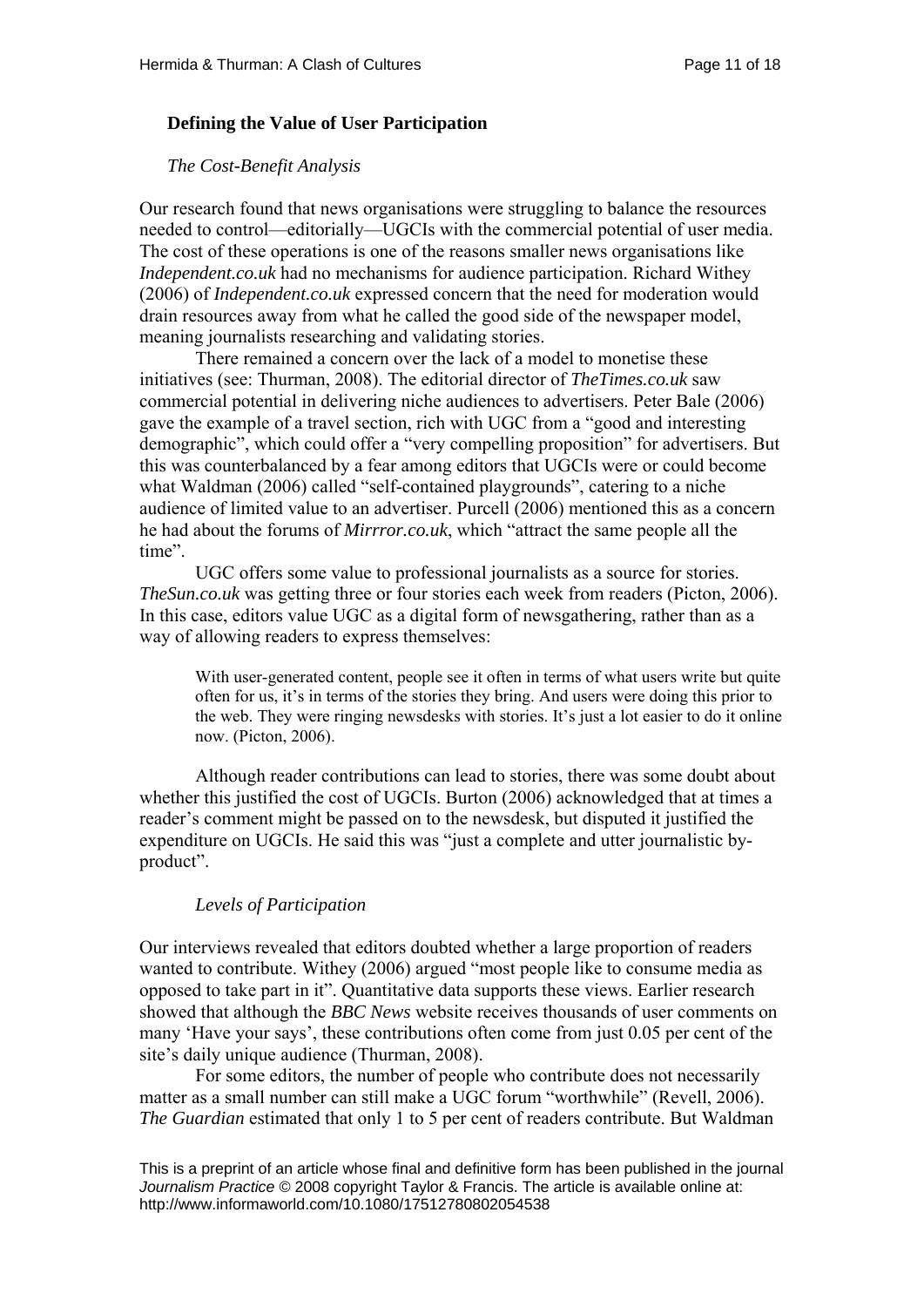argued they had created a "vibrant community" at the heart of the site, which is of value to advertisers and other users:

As you look at strategies around user-generated content, you need to realise that only a small number are really going to communicate, engage at that level. But that small number make it much more interesting for everyone else (Waldman, 2006).

Several editors mentioned that the perceived quality of comments rather than the absolute number received was a factor in judging the value of UGC. Brown (2006) related an occasion at *Scotsman.com* when a story on a proposed tram system in Edinburgh generated a level of debate that was "quite remarkable", including a discussion about the geography of the city by geologists worldwide.

#### **Discussion**

Our study showed a dramatic increase in the opportunities for audience participation across all but one of the 12 national newspaper websites in the UK, building on Thurman's 2005 survey of the adoption of UGCIs by British newspaper websites (see Thurman, 2008). Four of the nine formats for UGC―'Comments on stories', 'Reader blogs', 'Your media' and 'Your story' ―were not sufficiently established to be classified by Thurman in 2005. The last three of these formats can be seen as the most radical departure from the traditional publishing model, as they seek to present 'news', and comment on current events from the point of view of the audience. However the 'Your media' and 'Your story' formats are still edited by journalists. By contrast, 'Reader blogs', offered by *TheSun.co.uk*, are not vetted before publication. But this area of the site is clearly segregated from the professional content, creating what Bowman and Willis (2003) argue is a "closed-off annex where readers can talk and discuss, as long as the media companies don't have to be involved".

 In the rapid adoption of blogging editors seem to have accepted that blogging can play a role in journalism, although they see blogs less as a platform for a conversation with the audience (Gillmor, 2004) and more as a way of taking advantage of the "limitless newshole" of the Internet (Paul, 2006) to give staff an outlet for copy.

The expansion of UGCIs is taking place despite editors' residual doubts about the contribution UGC can make to professionally edited publications. Editors primarily judged the notion of value by balancing the resource needs of UGCIs against their commercial potential. While there was a recognition that contributions from readers could help journalists identify and report on stories, the lack of a model to monetise these initiatives remained a pressing concern. Some editors talked about the potential of UGC to increase brand loyalty and some of the literature backs up this assumption. Bowman and Willis (2003) talk of the "inherent psychological value of the creative process to the individual," while Saffo (1992) argues that what he calls particitainment is the "most powerful hybrid of communications and entertainment".

While news organisations are opening their doors to the public, they are also retaining the traditional gate-keeping role of journalists, as witnessed by the shift towards moderation shown in our study. Only 12 out of the 118 blogs we identified allowed readers to post directly without a comment being vetted by journalists, and even then, comments were reactively moderated. Our findings are in line with other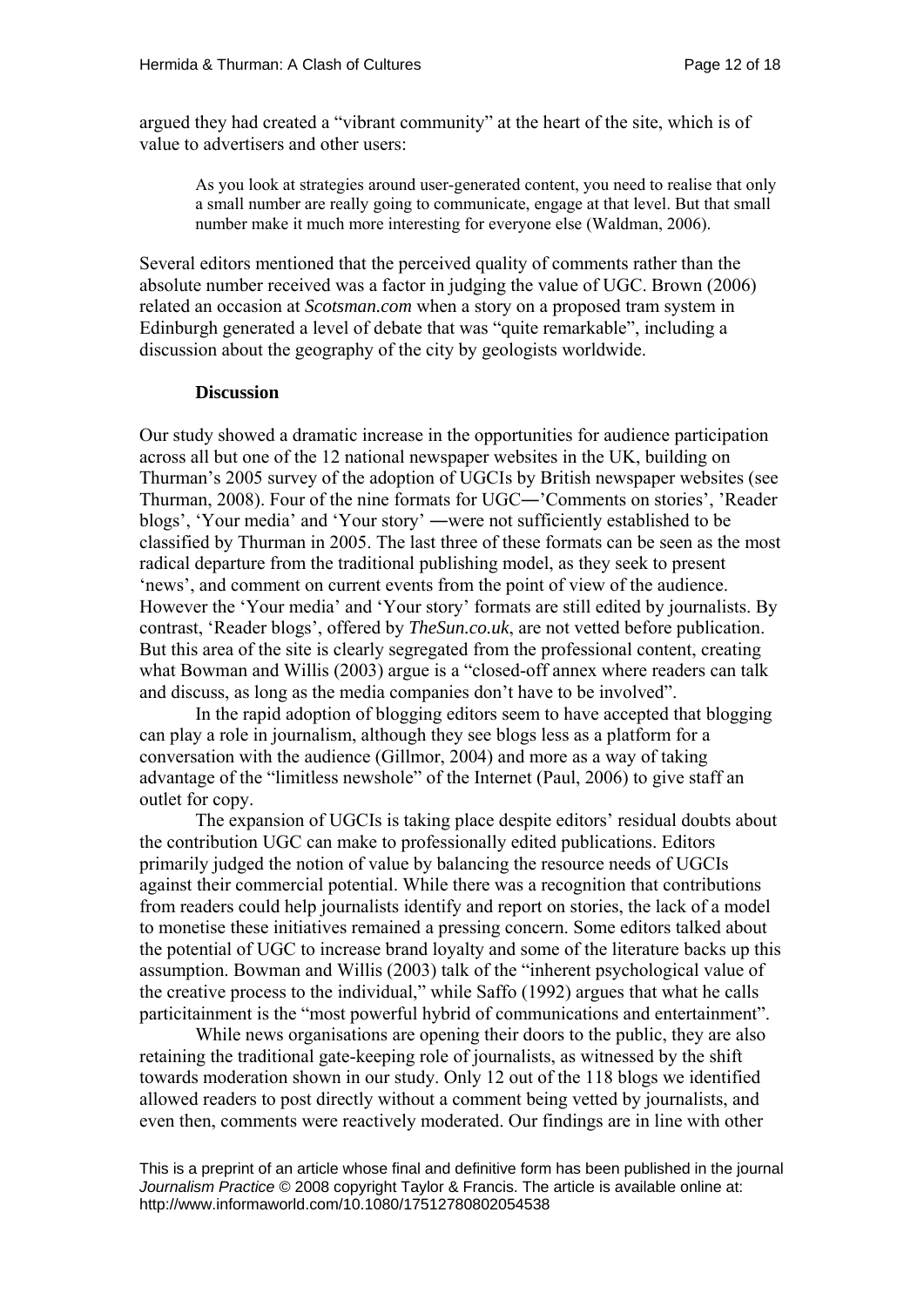research that shows that news organisations tend to expand their operations to the Internet based on their existing journalistic culture, including the way they relate to the public (Deuze, 2003).

 The integration of amateur content presents challenges to news organisations' professional identities. Established media have an identity that is defined by professional content, while websites driven by audience participation serve as publishing platforms whose brand identity is defined by the nature of the user media. Editors are putting out a call for user content to be published under the masthead of a newspaper but perceive a need for it to fit the identity and values represented by the brand. Our study suggests that, in the longer term, established news organisations are shifting towards the retention of a traditional gate-keeping role towards UGC. This fits in with the risk-averse nature of newspapers<sup>9</sup> and reflects editors' continuing (see: Thurman, 2008) concerns about reputation, trust and legal issues.

Our findings show that news organisations are facilitating user participation, by filtering and aggregating UGC in ways they believe to be useful and valuable to their audience. This response reflects a worry also shared by some US publications that offering tools for participation could become a "free-for-all that annoys readers instead of generating useful conversations," (Williams, n.d.). A gate-keeping approach may offer a model for the integration of UGC, with professional news organisations providing editorial structures to bring different voices into their news reporting. Postman (quoted in Fulton, 1996) said the problem facing journalism in the 20th century was an informational glut, whereas in the 19th century the problem was a scarcity of information. Postman argued the issue for journalism is how to decide what is significant, relevant information. As some editors said, the value in user participation becomes not just the content itself, but how it is sifted, organised and presented by professional journalists.

As this study shows, mainstream journalism's approach to UGC is largely framed by its shared norms and values. While this research looked at user-generated content initiatives in the context of the UK newspaper industry, it has broad relevance, as professional journalists tend to share a similar set of norms. The British experience offers valuable lessons for news executives making their first forays into this area and for academics studying the field of participatory journalism.

Earlier versions of this paper were presented at the *8th International Symposium on Online Journalism*, University of Texas, Austin, March 31<sup>st</sup> 2007; and at the *Future of Newspapers Conference*, Cardiff University, Wales, September 12th–13<sup>th</sup> 2007.

#### **Notes**

1. "The five UGC sites that ranked in the top 50 in the UK (measured by total visitors that month) - Wikipedia, MySpace, Piczo, YouTube and Bebo--generated an average of 4.2 usage days and 79.9 minutes per visitor, according to comScore. By comparison, sites in the top 50 that were not based on UGC saw far less usage". Quoted by Wunsch-Vincent and Vickery (2007).

2. Douglas (2006) described July 7 2005 as a turning point for the media. He wrote that it was the day user-generated content came into its own in Britain and that when there were four more attempted bombings in London two weeks later, the public knew what was expected of them and photos and videos flooded into the BBC.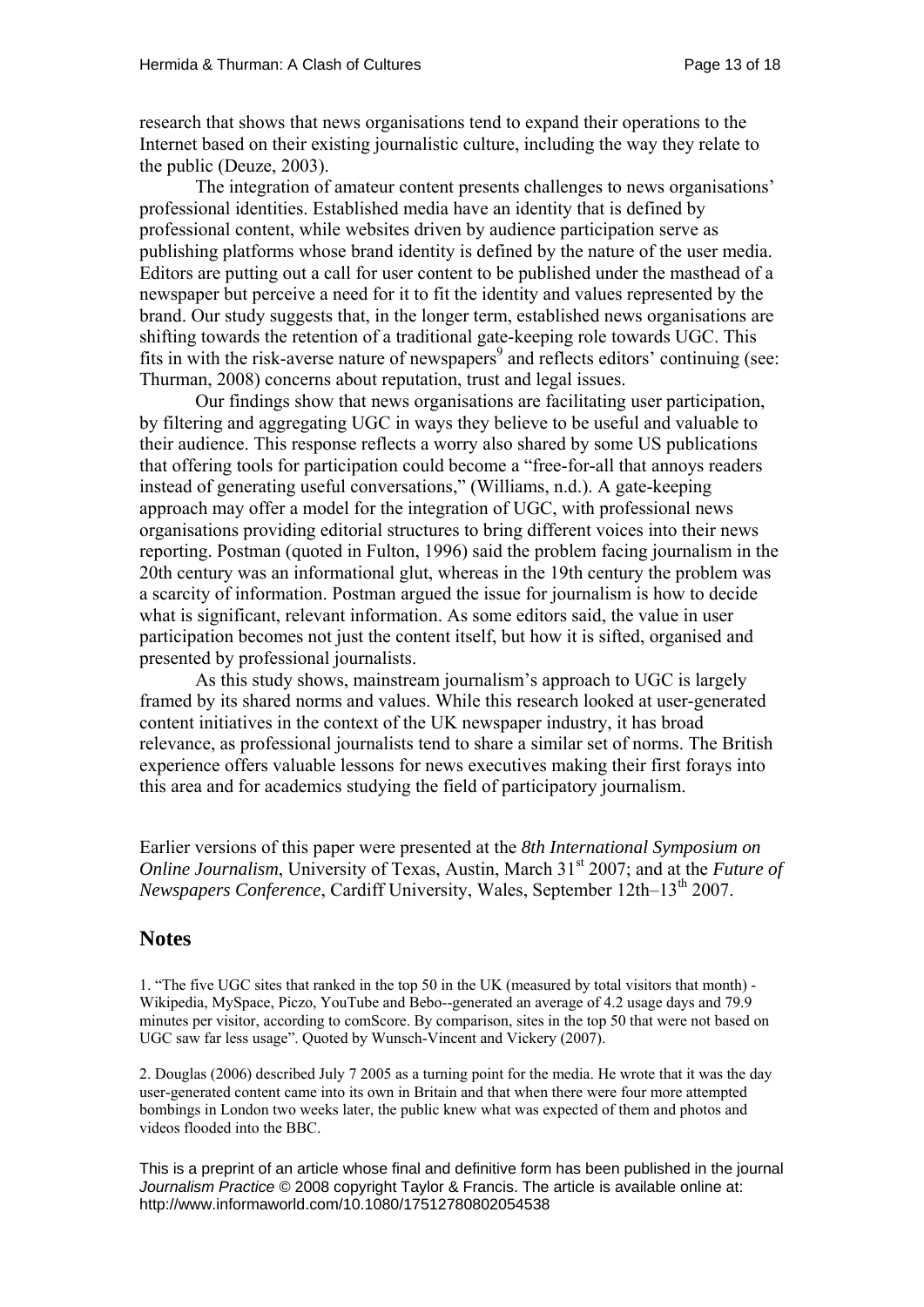3. For example, on March 5 2007, USAToday unveiled a redesign of its web presence. In an editorial note published on the website, editor Ken Paulson (2007) and executive editors Kinsey Wilson and John Hillkirk said the newspaper's journalistic mission was to "help readers quickly and easily make sense of the world around them by giving them a wider view of the news of the day and connecting them with other readers who can contribute to their understanding of events."

4. 'Messageboards' are one of the oldest forms of participation, dating back to 1999 at *Guardian.co.uk* and 2002 at *Dailymail.co.uk* (Thurman, 2008).

5. On the day the popular British radio presenter John Peel died, in October 2004, the *BBC News* website received  $35,000$  e-mail submissions—rising to a total of  $100,000$ —to the 'Have your say' that had been established in commemoration (Thurman, 2008).

6. Not all publications however had a rationale for selecting staff bloggers. At *DailyMail.co.uk* "the disarmingly honest answer is that it's those who stuck their hands up basically," said Alan Revell (2006). For Revell, the COO of Associated Northcliff Digital, it was important to have journalists who were willing to commit the time, rather than force people into it.

7. In 2003, the former British Member of Parliament and Secretary General of NATO Lord Robertson sued *The Sunday Herald* over a posting on a messageboard hosted by the newspaper that he alleged was defamatory. The case was settled out of court (see: Thurman, 2008).

8. Based on Alfred Hermida's personal experience as a senior member of the *BBC News* website editorial team from 1997 to 2006.

9. A study by the Readership Institute (2000) found that US newspapers fell into the following culture types: Constructive – 17 newspapers, Aggressive-Defensive – 27 newspapers, Passive-Defensive – 21 newspapers, Mixed Passive/Aggressive – 25 newspapers.

#### **References**

AVERY, RICHARD, personal communication, August 2006.

BALE, PETER, personal communication, August 2006.

BOWMAN, SHAYNE and WILLIS, CHRIS (2003) "We Media: How audiences are shaping the future of news and information", *The Media Center*, 21 September, [http://www.hypergene.net/wemedia/weblog.php,](http://www.hypergene.net/wemedia/weblog.php) accessed November 2006.

BROWN, ALISTAIR, personal communication, August 2006.

BURTON, RICHARD, personal communication, August 2006.

DEUZE, MARK (2003) "The Web and its Journalisms: Considering the Consequences of Different Types of News Media Online", *New Media & Society* 5(2), pp. 203–230.

DOUGLAS, TORIN (2006) "How 7/7 'democratised' the media", *BBC News*, 4 July, [http://news.bbc.co.uk/2/hi/uk\\_news/5142702.stm,](http://news.bbc.co.uk/2/hi/uk_news/5142702.stm) accessed March 2007.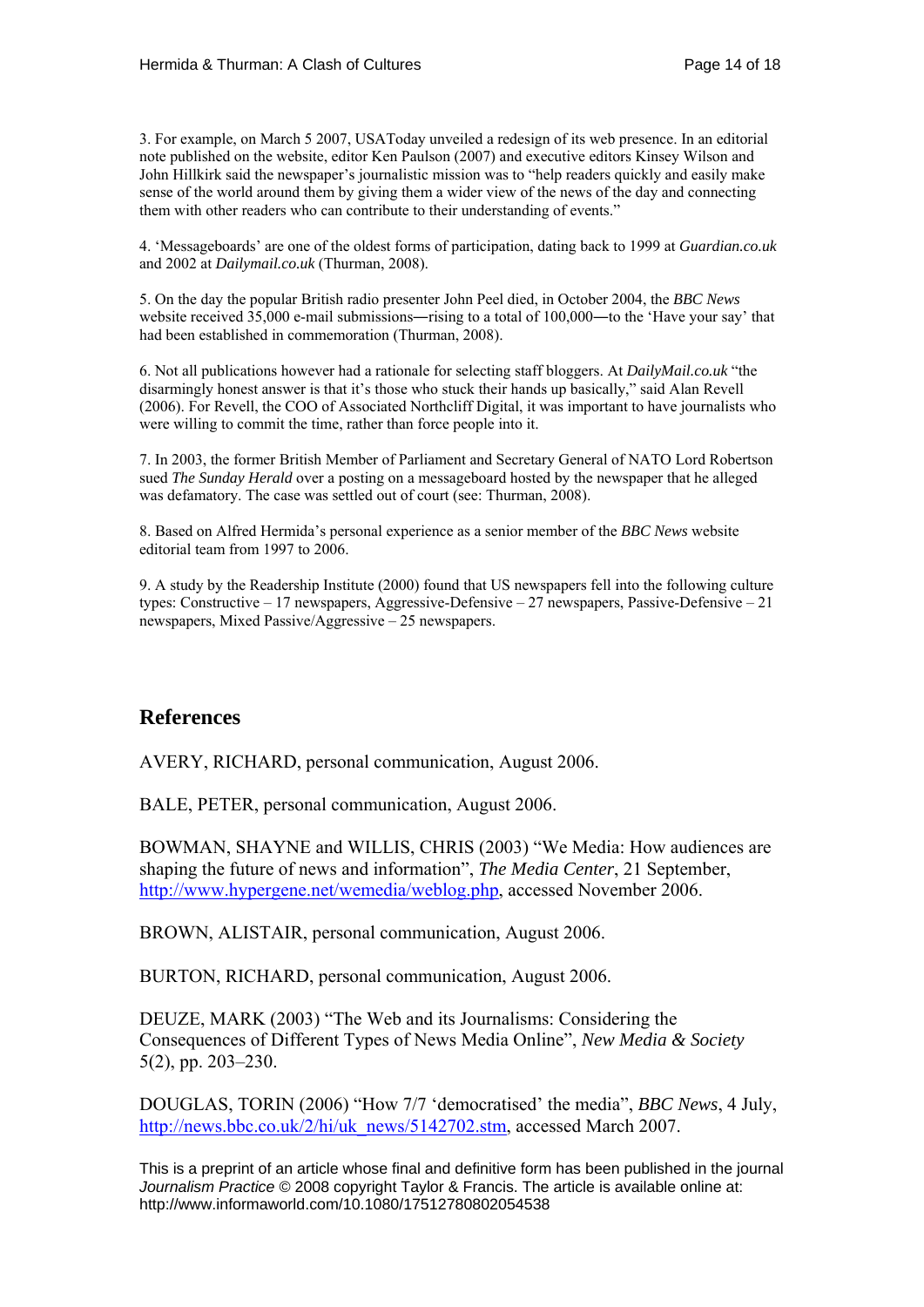ECONOMIST (2006) "Survey: New Media, Among the audience", 20 April, [http://www.economist.com/surveys/displaystory.cfm?story\\_id=6794156,](http://www.economist.com/surveys/displaystory.cfm?story_id=6794156) accessed November 2007.

FULTON, KATHERINE (1996) "A Tour of Our Uncertain Future" *Columbia Journalism Review*, March/April, [http://backissues.cjrarchives.org/year/96/2/tour.asp,](http://backissues.cjrarchives.org/year/96/2/tour.asp) accessed December 2007.

GILLMOR, DAN (2004) *We the Media*, Sebastopol, CA: O'Reilly Media.

LASICA, JD (2003) "What is Participatory Journalism", *Online Journalism Review*, 7 August, [http://www.ojr.org/ojr/workplace/1060217106.php,](http://www.ojr.org/ojr/workplace/1060217106.php) accessed March 2007.

LINDLOF, THOMAS R. (1995) *Qualitative research methods*, Thousand Oaks, CA: Sage.

MCCRACKEN, GRANT (1998) *The Long Interview*, Thousand Oaks, CA: Sage.

MONTGOMERY, JAMES, personal communication, August 2006.

O'REILLY, TIM (2005) "What is Web 2.0", *O'Reillynet.com*, 30 September, [http://www.oreillynet.com/pub/a/oreilly/tim/news/2005/09/30/what-is-web-20.html,](http://www.oreillynet.com/pub/a/oreilly/tim/news/2005/09/30/what-is-web-20.html) accessed July 2007.

PARELES, JON (2006) "2006, Brought to You by You", *New York Times*, 10 December,<http://www.nytimes.com/2006/12/10/arts/music/10pare.html>, accessed December 2006.

PAULSON, KEN, WILSON, KINSEY and HILLKIRK, JOHN (2007) "To our readers:"*,* [http://www.usatoday.com/news/2007-03-02-editors-note\\_N.htm](http://www.usatoday.com/news/2007-03-02-editors-note_N.htm), accessed 7 March 2007.

PAUL, NORA (2005) "'New News' retrospective: Is online news reaching its potential?", *Online Journalism Review*, 24 March, [http://www.ojr.org/ojr/stories/050324paul/,](http://www.ojr.org/ojr/stories/050324paul/) accessed July 2007.

PICTON, PETER, personal communication, August 2006.

PURCELL, STEVE, personal communication, August 2006.

READERSHIP INSTITUTE (2000), "Culture Report: A Profile of the Impact Newspapers and Their Departments", July, [http://www.readership.org/culture\\_management/culture/data/final\\_culture\\_report.pdf,](http://www.readership.org/culture_management/culture/data/final_culture_report.pdf) accessed March 2007.

REVELL, ALAN, personal communication, August 2006.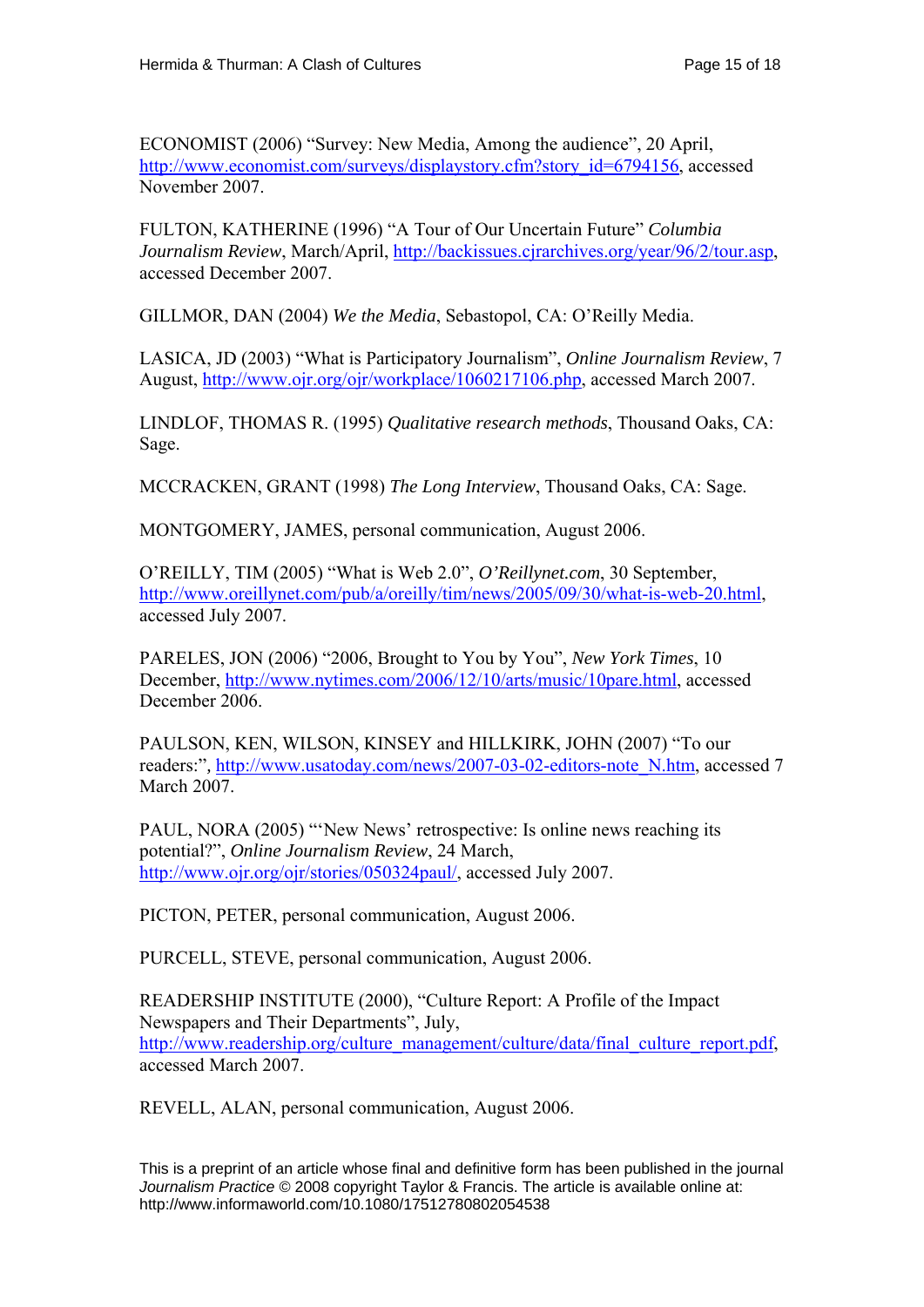SAFFO, PAUL (1992), "Consumers and Interactive New Media: A Hierarchy of Desires", *Saffo.com*, [http://www.saffo.com/essays/consumers.php,](http://www.saffo.com/essays/consumers.php) accessed November 2006.

THURMAN, NEIL (2008) "Forums for citizen journalists?: Adoption of user generated content initiatives by online news media", *New Media & Society* 10(1) pagination unknown.

VAN DEN BELT, ANNELIES, personal communication, August 2006.

WALDMAN, SIMON, personal communication, August 2006.

WEAVER, DAVID H. (ed.) (1998) *The Global journalist: News People around the World*, Cresskill, NJ: Hampton Press.

WEISS, ROBERT (1994) *Learning from Strangers*, New York: The Free Press.

WILLIAMS, LISA (n.d.) "Frontiers of Innovation in Community Engagement: New Organisations Forge New Relationships with Communities", *Center for Citizen Media*, http://citmedia.org/reports/newscommunities.pdf, accessed March 2007.

WITHEY, RICHARD, personal communication, August 2006.

WUNSCH-VINCENT, SACHA and VICKERY, GRAHAM (2007) "Participative Web: User-created Content", *OECD's Directorate for Science, Technology and Industry*, <http://www.oecd.org/dataoecd/57/14/38393115.pdf>, 12 April, accessed online July 2007.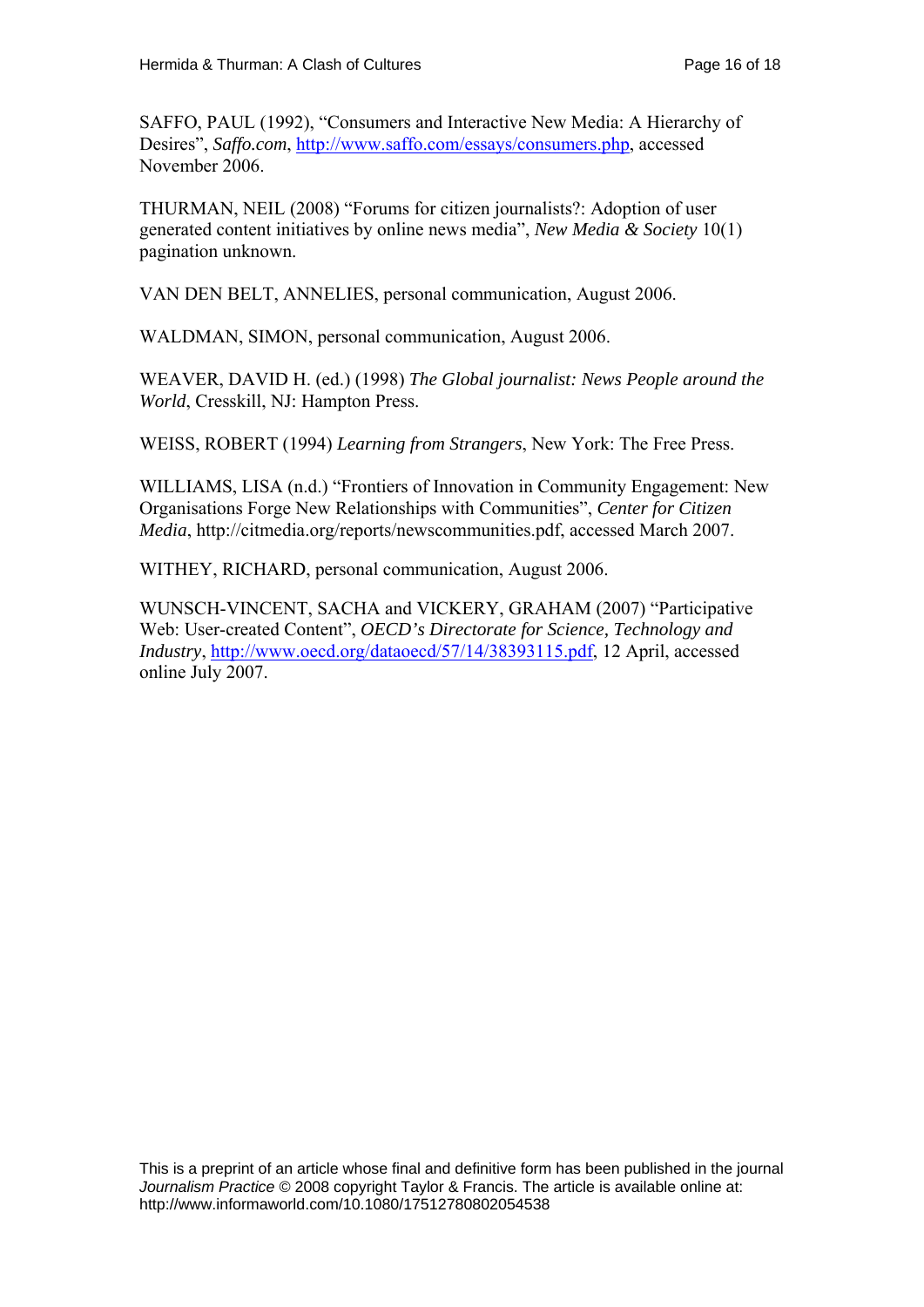## **Authors' contact details:**

Alfred Hermida The School of Journalism University of British Columbia 6388 Crescent Road Vancouver B.C. V6T 1Z2 Canada (e) alfred.hermida@ubc.ca  $(t) + 16048273540$ 

Neil Thurman Department of Journalism and Publishing City University Northampton Square London EC1V 0HB (e)  $neilt@soi.city.ac.uk$ (t) +44 (0)20 7040 8222 (m) +44 (0)7813 009590